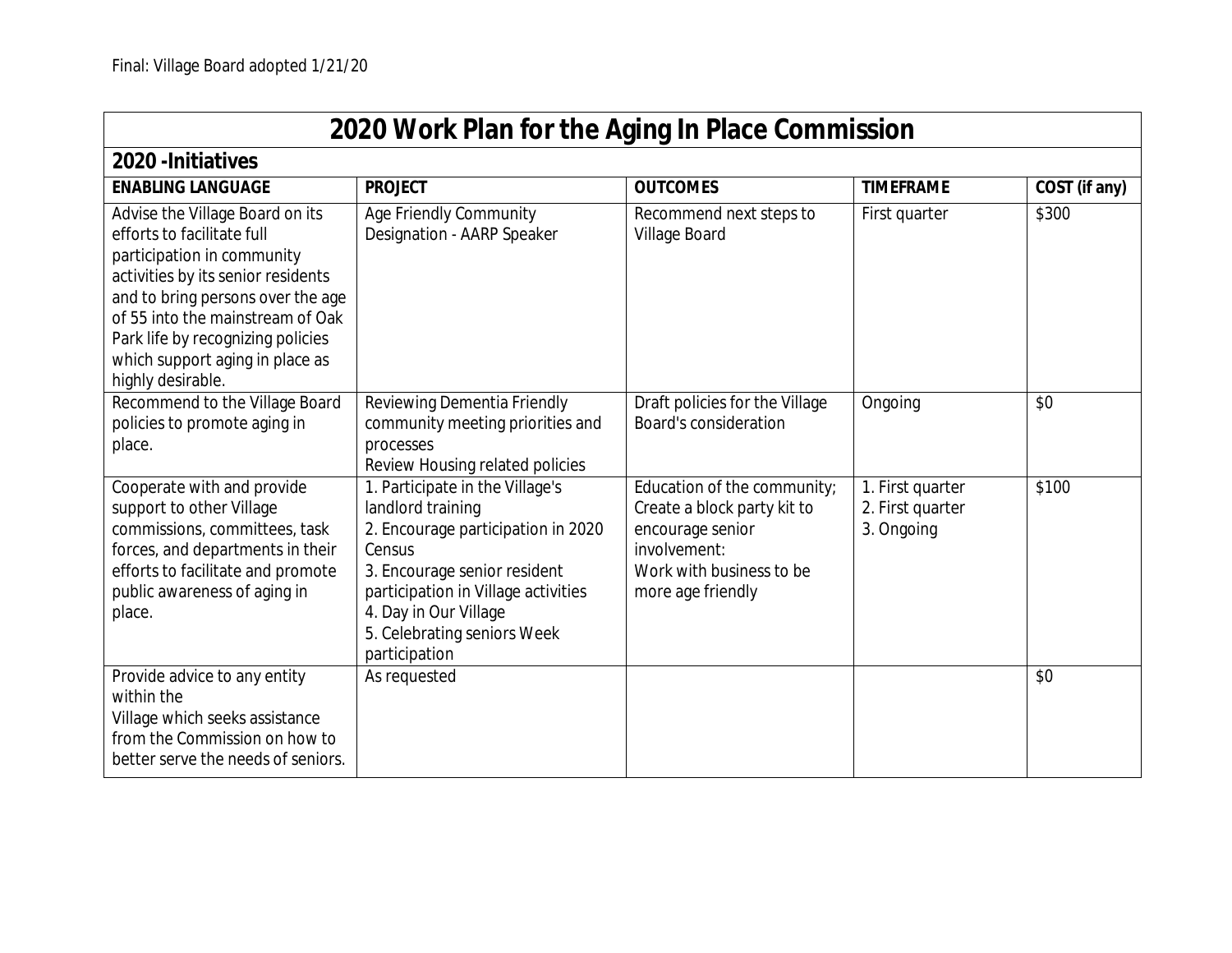| Work with the Village Manager or<br>the Manager's designee to<br>establish seminars and<br>workshops that promote public<br>awareness of aging in place.                                                                                                     | Establish seminars series       | Seminar topics: Preventing<br>falls; elder abuse; home<br>repair scams | Dec-20 | \$1,000 |
|--------------------------------------------------------------------------------------------------------------------------------------------------------------------------------------------------------------------------------------------------------------|---------------------------------|------------------------------------------------------------------------|--------|---------|
| Establish and carry out a program<br>to recognize excellence in<br>providing access to seniors within<br>the Village which will make the<br>public aware of businesses,<br>institutions and individuals who<br>are a part of a senior friendly<br>community. | Aging in Place Committee Awards | Nominations and awards                                                 | Dec-20 | \$100   |
| Total Request: \$1,500                                                                                                                                                                                                                                       |                                 |                                                                        |        |         |

| 2019 - Accomplishments/Status  |                                 |                 |                  |          |                          |
|--------------------------------|---------------------------------|-----------------|------------------|----------|--------------------------|
| <b>ENABLING LANGUAGE</b>       | <b>PROJECT</b>                  | <b>OUTCOMES</b> | <b>TIMEFRAME</b> | COST (if | 2019 Status              |
|                                |                                 |                 |                  | any)     |                          |
| Advise the Village Board in    | Conduct a series of community   | Draft policy    | <b>Fall 2019</b> | \$300    | 1. October 17, 2019      |
| its efforts to facilitate full | of dialogues with seniors and   | recommendations |                  |          | Dementia friendly        |
| participation in community     | non-seniors to talk about Aging |                 |                  |          | community                |
| activities by its senior       | in Place and develop            |                 |                  |          | Meeting                  |
| residents and to bring         | recommended policies to         |                 |                  |          | 2. Co-Sponsor            |
| persons over the age of 55     | promote aging in place          |                 |                  |          | <b>Arbor West Shared</b> |
| into the mainstream of Oak     |                                 |                 |                  |          | <b>Housing Seminar</b>   |
| Park life by recognizing       |                                 |                 |                  |          |                          |
| policies which support         |                                 |                 |                  |          |                          |
| aging in place as highly       |                                 |                 |                  |          |                          |
| desirable.                     |                                 |                 |                  |          |                          |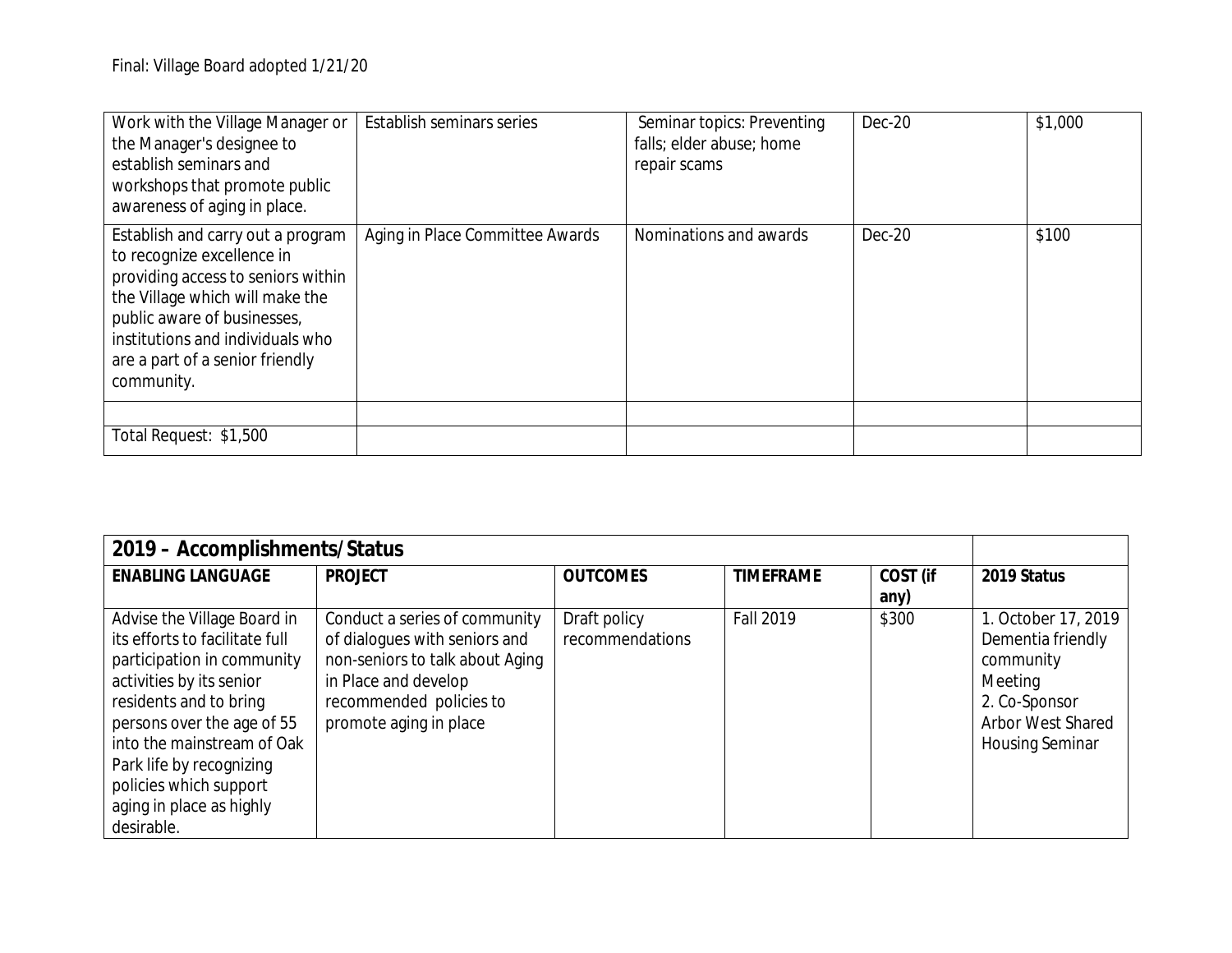| Recommend to the Village<br>Board policies to promote<br>aging in place.                                                                                                                                      | 1) Review needs assessment<br>completed by Arbor West<br>2) Review feasibility of creating<br>a Handyman program<br>3) Research zoning ordinances<br>practices such as accessory<br>dwelling units and in-law<br>apartments | Recommended<br>Village Board action | Summer 2019                                                                | \$0     | 1. June 17, 2019<br><b>Board</b><br>recommendation<br>to create Dementia<br><b>Friendly Policy</b><br>2. CDBG Call for<br>projects for<br>Handyman services |
|---------------------------------------------------------------------------------------------------------------------------------------------------------------------------------------------------------------|-----------------------------------------------------------------------------------------------------------------------------------------------------------------------------------------------------------------------------|-------------------------------------|----------------------------------------------------------------------------|---------|-------------------------------------------------------------------------------------------------------------------------------------------------------------|
| Cooperate with and provide<br>support to other Village<br>commissions, committees,<br>task forces, and<br>departments in their efforts<br>to facilitate and promote<br>public awareness of aging in<br>place. | Promote awareness of Aging in<br>Place Commission by<br>attending:<br>1) Celebrating Seniors Week<br>2) Day in Our Village                                                                                                  | Community<br>Awareness              | 1) April 29th to<br>May 3rd (TBD)<br>$2)$ June $2$ (TBD)                   | \$100   | Participated in Day<br>in Our Village                                                                                                                       |
| Provide advice to any entity<br>within the<br>Village which seeks<br>assistance from the<br>Commission on how to<br>better serve the needs of<br>seniors.                                                     | Advise other committees on<br>specific requests                                                                                                                                                                             | Advise                              | As needed                                                                  | \$0     | No requests                                                                                                                                                 |
| Work with the Village<br>Manager or the Manager's<br>designee to establish<br>seminars and workshops<br>that promote public<br>awareness of aging in place.                                                   | Develop seminar programs<br>(topics TBD)                                                                                                                                                                                    | 1) Determine topics<br>2) Location  | 1) Determine<br>topics/speakers -<br>1st qtr 2) set up<br>seminars 2nd qtr | \$1,000 | Oct 17, 2019<br>Dementia Friendly                                                                                                                           |